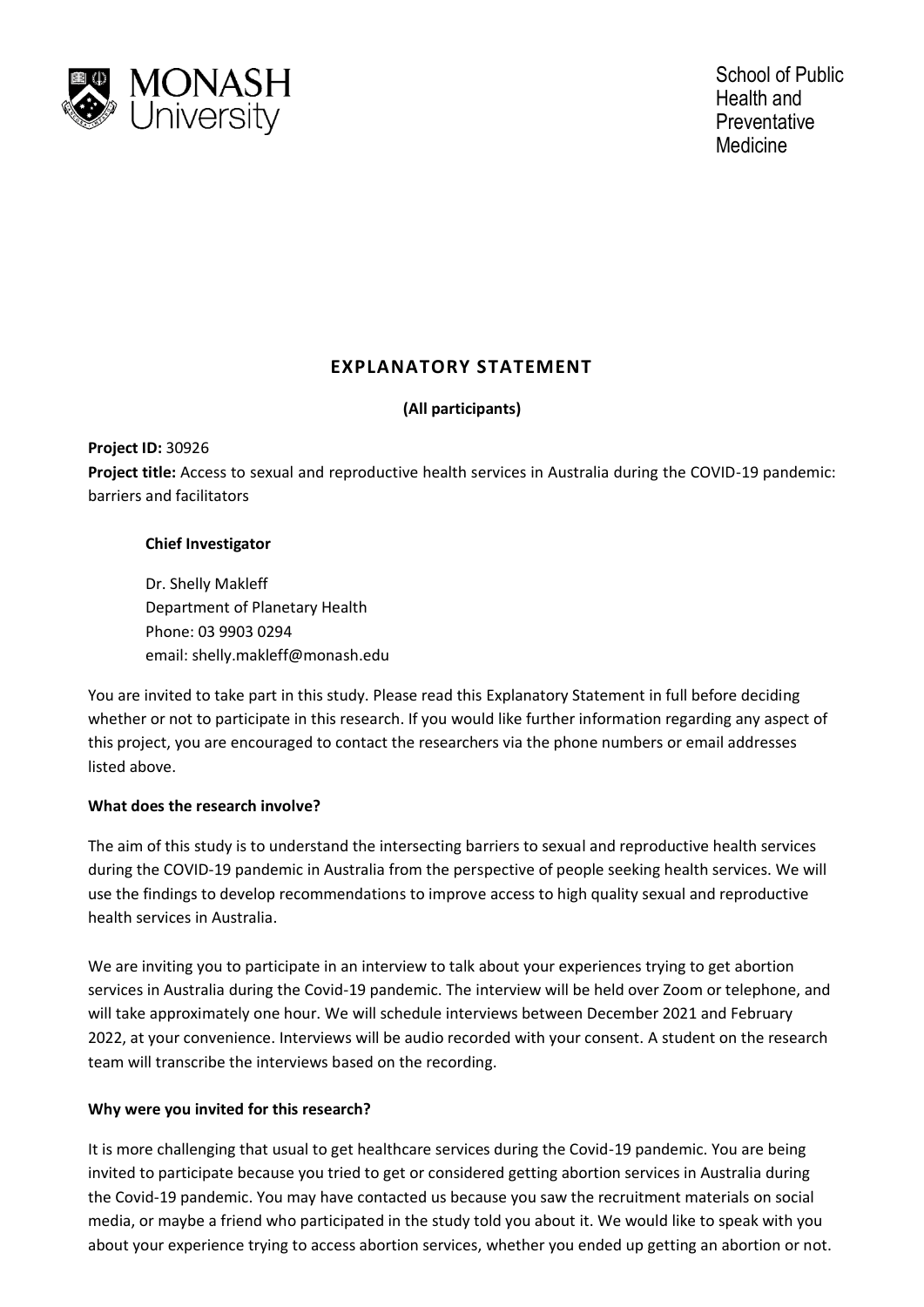#### **Source of funding**

Funds for the payments to participants come from the NHMRC Centre of Research Excellence in Sexual and Reproductive Health for Women in Primary Care (SPHERE). **Consenting to participate in the project and withdrawing from the research**

If you agree to be contacted using email or text message, we will share the consent form with you before the interview begins. If you prefer not to be contacted by email or text message, we will verbally review the consent form with you before we begin the interview. For your convenience, you can choose to return a signed consent form in advance of the interview via email, or you can give verbal consent that will be audio recorded at the beginning of the interview.

Your participation is completely voluntary. You can decide not to answer any questions, and you have a right to withdraw from the study at any time, without having to explain yourself and without any implications. You can choose to withdraw your data from the study by notifying the research team that you would no longer like to include your information in the study – you can do this at anytime until the data are submitted for publication (usually 6 months to a year after the interview).

#### **Possible benefits and risks to participants**

There is no direct benefit to you for participating in the study. A potential benefit of participation in this study is having the opportunity to share and discuss your experience seeking abortion services. In terms of indirect benefits, you will be contributing information that will help us develop recommendations to increase access to abortion and other health care services in Australia.

It is possible that discussion of personal experiences can be distressing or a little embarrassing. Even though abortion is legal in Australia, there may be social risks if your abortion experiences are disclosed outside of the research team. We take your privacy and your wellbeing very seriously.

#### **Services on offer if adversely affected**

If you become upset or distressed because of your participation in the research, or if you need information about sexual and reproductive health, you can contact 1800MyOptions (1800 696 784), a free and anonymous hotline where you can ask questions about sexual and reproductive health services and get information about how to obtain counselling, support and services. They can provide referrals for online resources and services for people across Australia, or for in person services for people based in Victoria. You can also contact crisis counselling lines available throughout Australia, including:

•**Lifeline** provides 24-hour crisis counselling, support groups and suicide prevention services. Call 13 11 14, text on 0477 13 11 14 (12pm to midnight AEST) or chat online.

•**Beyond Blue** aims to increase awareness of depression and anxiety and reduce stigma. Call 1300 22 4636, 24 hours/7 days a week, chat online or email.

If you are interested in learning about other people's experiences with abortion services, you can access resources at I Had One Too (https://ihadonetoo.com.au/about).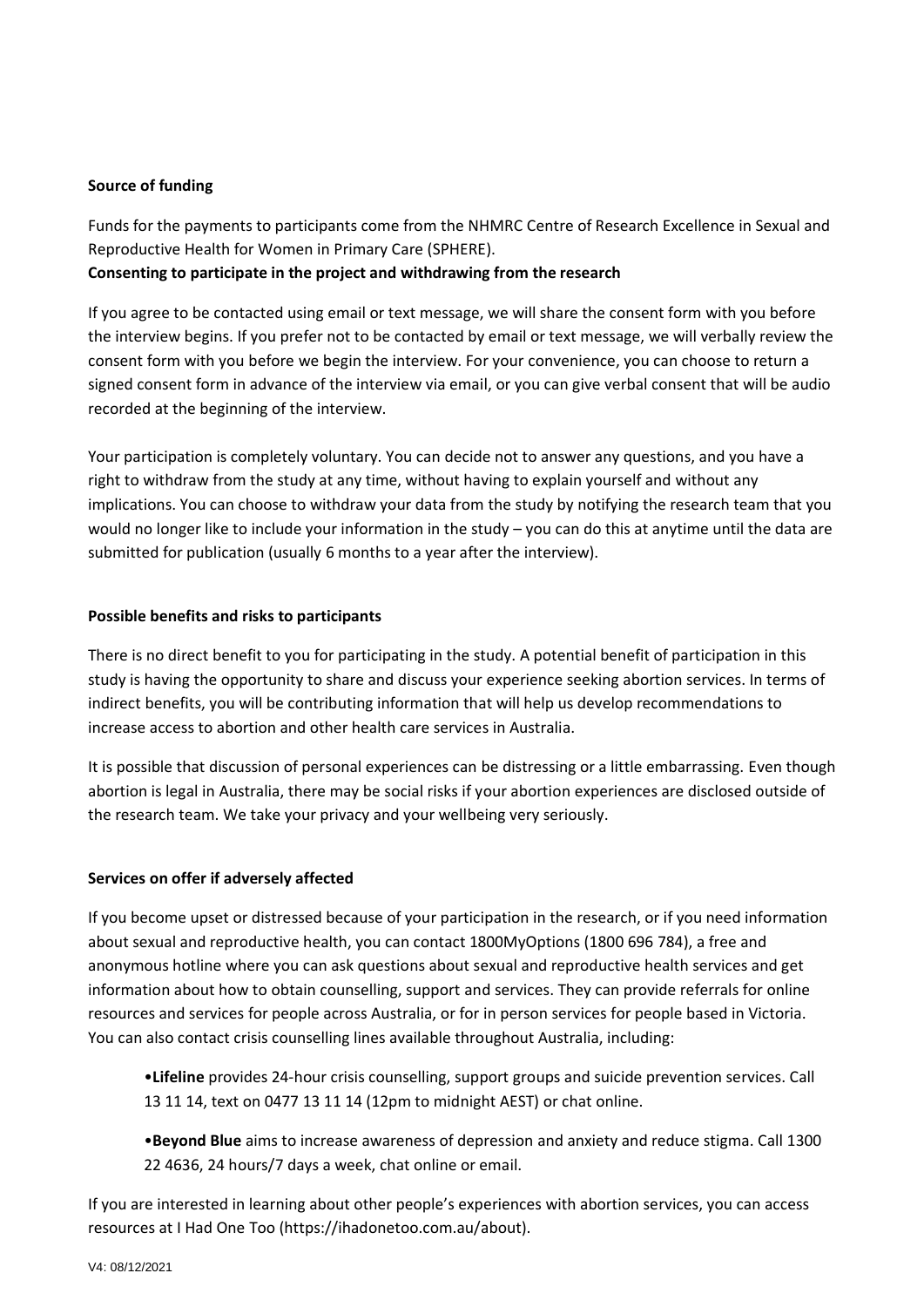#### **Recognition of your time**

At the end of the interview, you will receive a \$40 gift card in respectful recognition of your time and the emotional labour of volunteering to participate in this study. You will need to provide us with an email address to receive this gift card. You can choose between a Woolworths gift card (no expiration date, must be used in store) or Amazon gift card (expires within a year, for online purchases).

#### **Confidentiality**

Your privacy will be protected in a number of ways. First, we will not use your name, but only a special code number on all forms and computer files. Second, when you begin the interview we will check that you are in a private space where you can not be overheard. If you don't have a private space, we will reschedule the interview. Third, all forms and computer files will be stored securely. Finally, the raw data will not be made accessible in a data repository, registry or open source platform. Any information that we publish or share outside of the research team will not have your name attached to it. Redacted information (that is, information that is fully anonymised with no mention of your name or any other personal identifying information) may be shared with other researchers in ways that fully protect the privacy and confidentiality of participants.

#### **Storage of data**

We will store all information you give us very securely. Research data will be stored on secure Monash computers or drive in accordance with the requirements of the Monash University Code for the Responsible Conduct of Research. All confidential information (including audio recording, transcripts, consent forms, and contact details) will be uploaded online to a secured server, which is passwordprotected and can only be accessed by authorised personnel. Any email correspondence with participants regarding the consent form will be deleted immediately once the consent form has been uploaded. Any information downloaded from the Monash University server in electronic form will be stored on a password protected Monash University shared drive. Only approved research staff will have access to the data. Data will be retained at Monash University for seven years from the date of any publication arising from the data, and then destroyed in accordance with Monash University protocols.

#### **Use of data for other purposes**

The data may be used in the future by the approved research team to conduct further analysis related to the research aim described above. Only de-identified data may be used for other projects where ethics approval has been granted. That means your name and contact information will not be associated with any of the data.

#### **Results**

The results will be published in a policy brief, a peer-reviewed journal article, and a student thesis. Participants will be able to access the findings online. You can contact the research team to request any